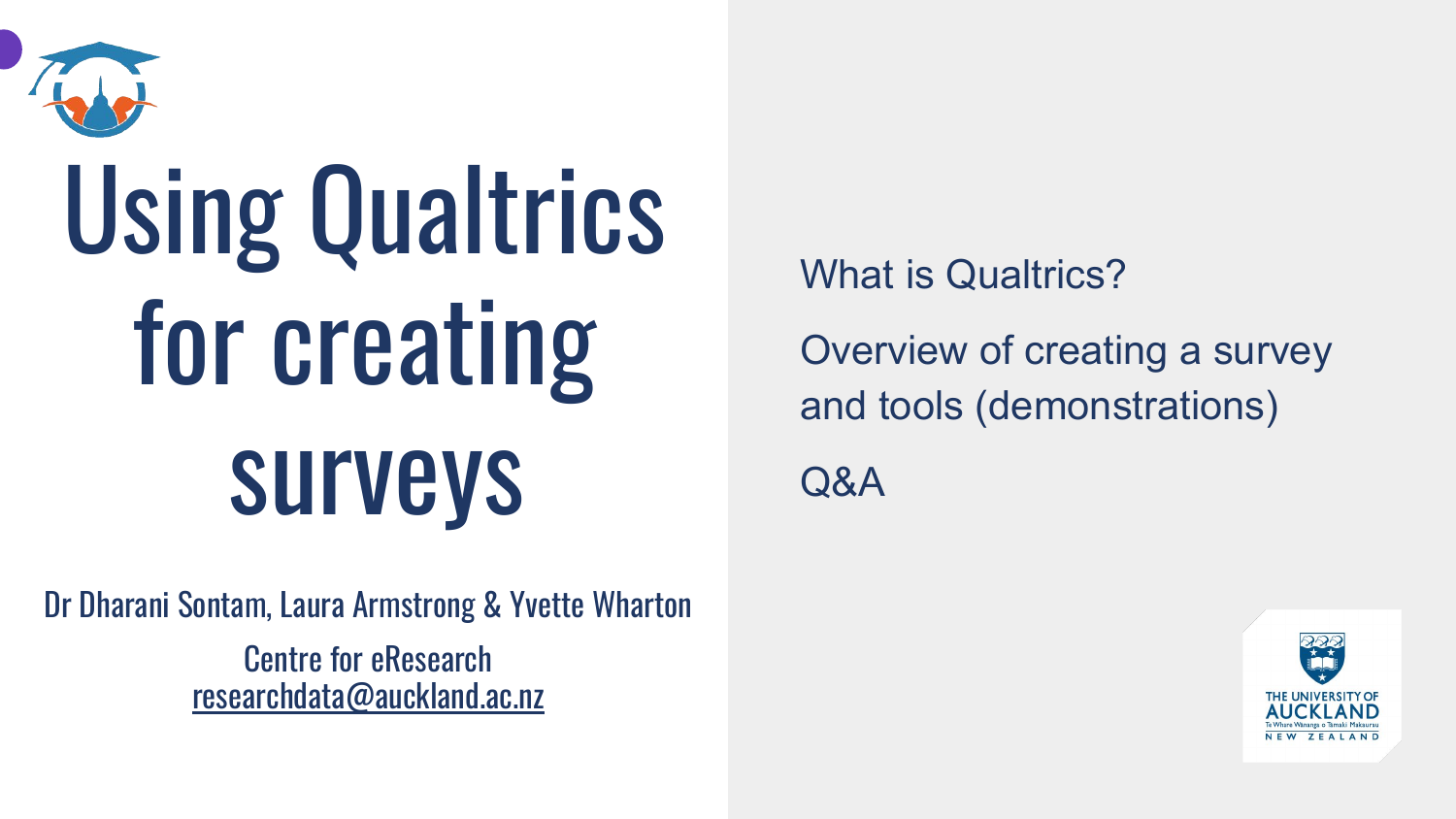#### What is Qualtrics?

Web-based survey tool to conduct surveys for research, evaluations and other data collection activities

Templates, branching logic and skip patterns, anonymous responses using a web link, ability to share/collaborate, etc

Lots of functionality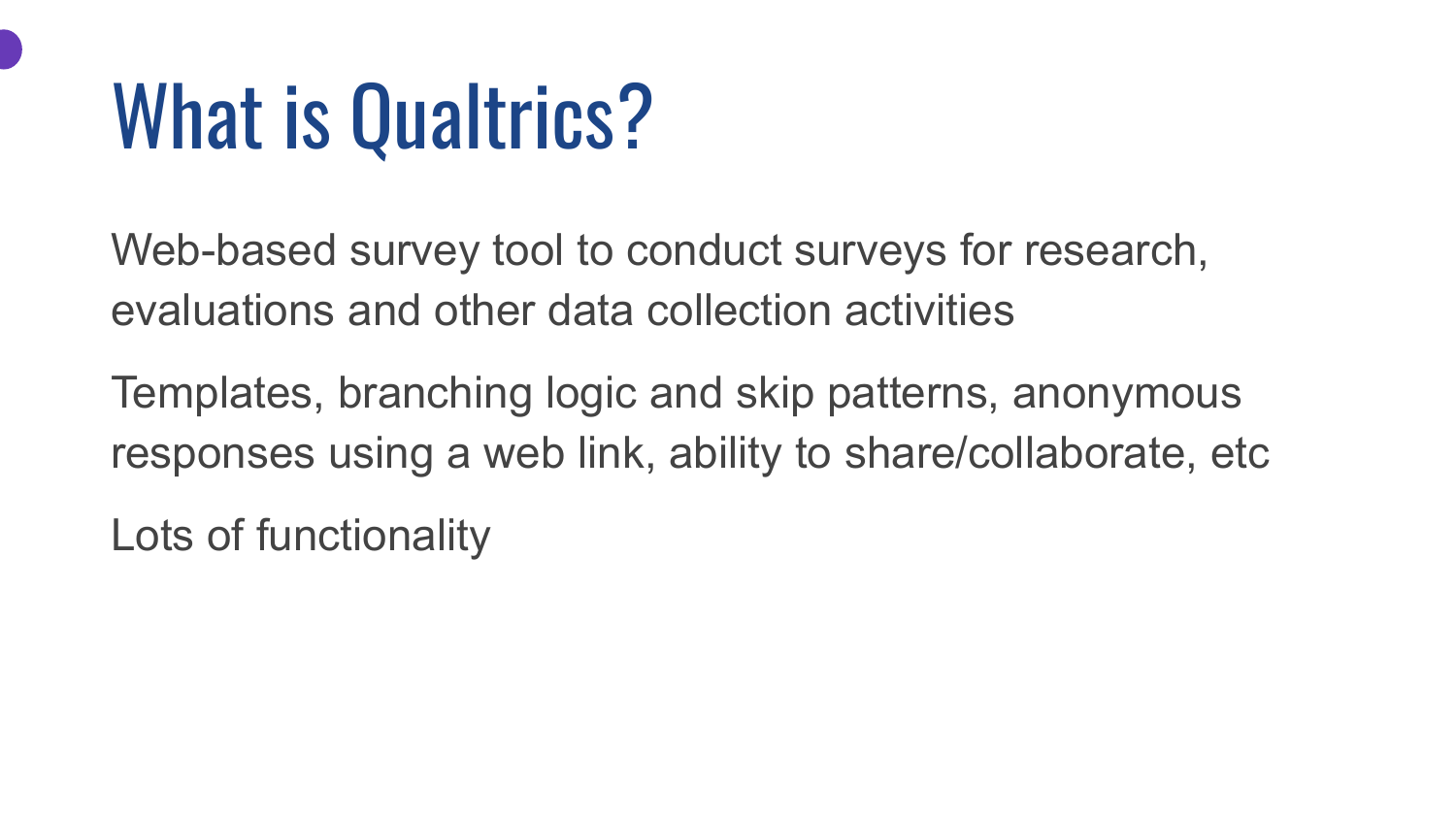## Why Qualtrics?

- Qualtrics
- Survey Monkey
- Google Forms
- LimeSurvey
- Alchemer (formerly Survey Gizmo)
- Zoomerang (Survey **Monkey**

#### Enterprise license

- Terms and conditions
- SSO security
- Cloud storage
- **Ethics**
- Privacy [https://www.qualtrics.com/](https://www.qualtrics.com/uk/platform/gdpr/) [uk/platform/gdpr/](https://www.qualtrics.com/uk/platform/gdpr/)

Export - CSV/XSLX, SPSS, HTML, XML

NZ research community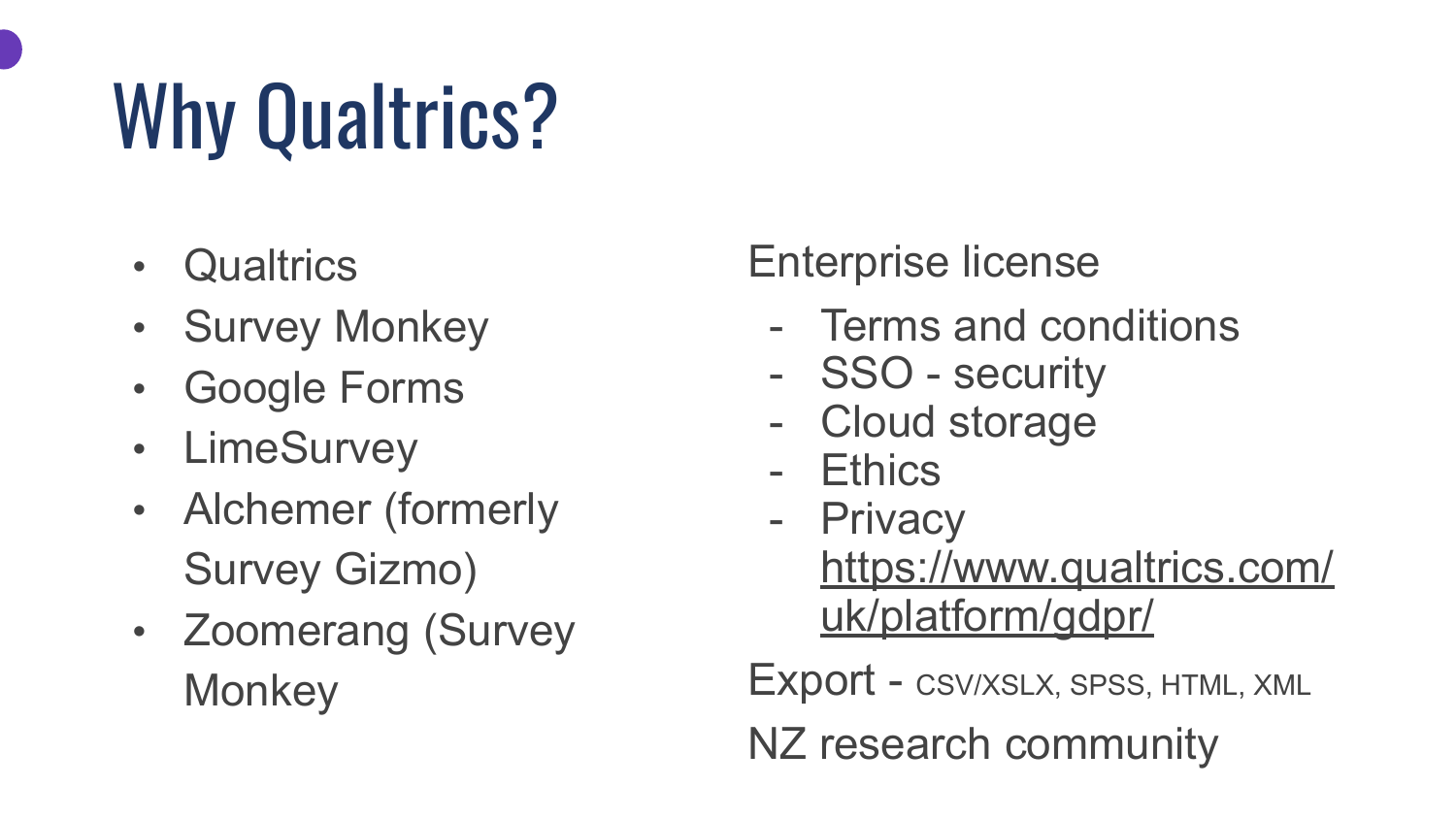## Anonymisation

Set up survey (do not ask for identifying information)

- Distribute with Anonymous Link [\(https://www.qualtrics.com/support/survey-platform/distributions-module/web-distribution/ano](https://www.qualtrics.com/support/survey-platform/distributions-module/web-distribution/anonymous-link/) [nymous-link/](https://www.qualtrics.com/support/survey-platform/distributions-module/web-distribution/anonymous-link/)) that can be set-up for appropriate 'Survey Protection' – invitation-only, password, etc.
- Anonymise responses

[\(https://www.qualtrics.com/support/survey-platform/edit-survey/survey-options/survey-termin](https://www.qualtrics.com/support/survey-platform/edit-survey/survey-options/survey-termination/#AnonymizingResponses) [ation/#AnonymizingResponses\)](https://www.qualtrics.com/support/survey-platform/edit-survey/survey-options/survey-termination/#AnonymizingResponses) to prevent collection of IP address and associated location data

● If using survey completion reward/incentive, anonymised raffle [\(https://www.qualtrics.com/support/survey-platform/common-use-cases-rc/creating-an-anony](https://www.qualtrics.com/support/survey-platform/common-use-cases-rc/creating-an-anonymized-raffle/) [mized-raffle/](https://www.qualtrics.com/support/survey-platform/common-use-cases-rc/creating-an-anonymized-raffle/)) and enable raffle winner(s) to be selected manually by survey owner or automatically by Qualtrics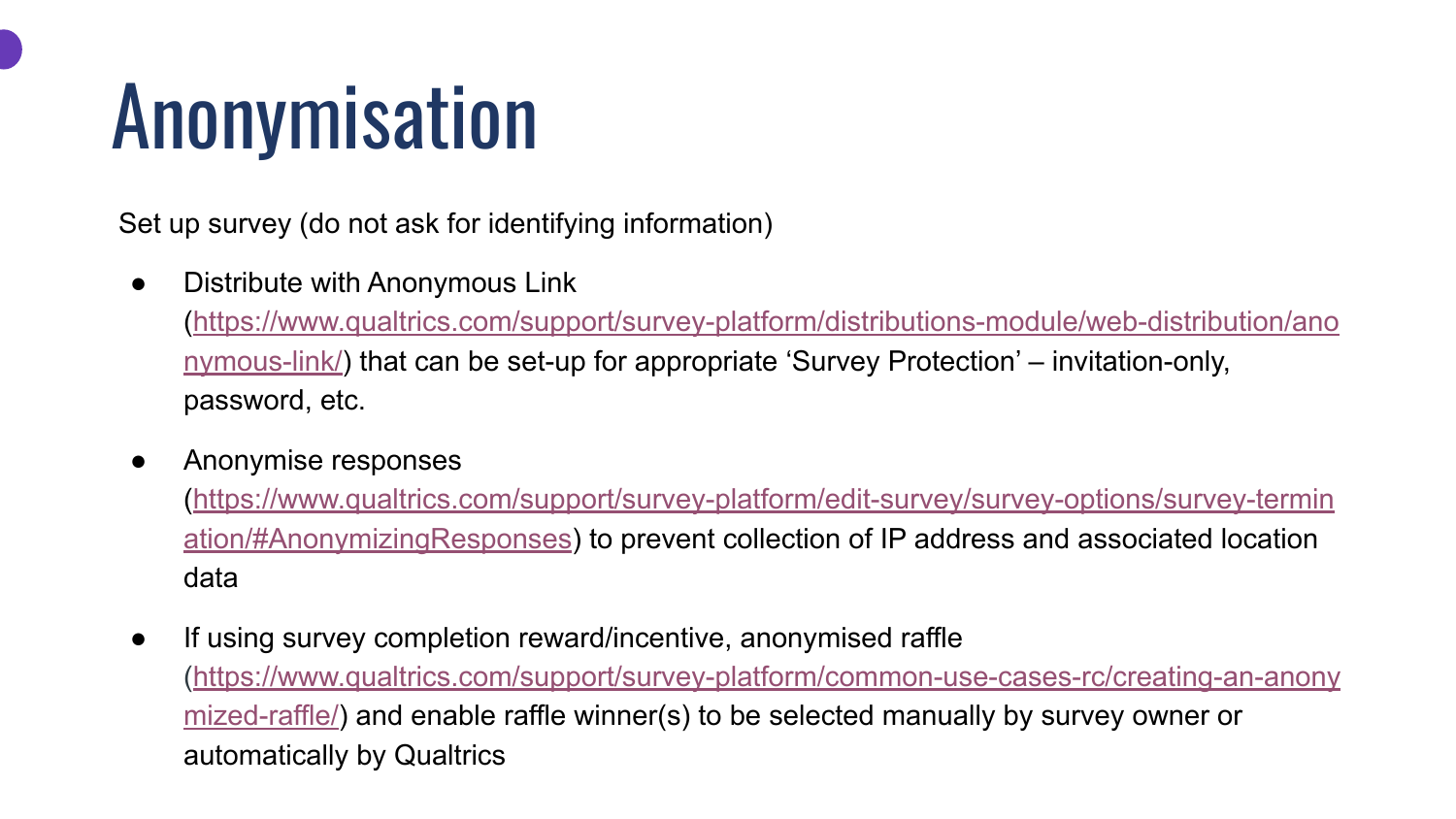#### Overview - creating surveys & tools

Create a Project (Survey)

Share a Project (Survey)

Create/Import Questions

Question Types

Logic

Recoding….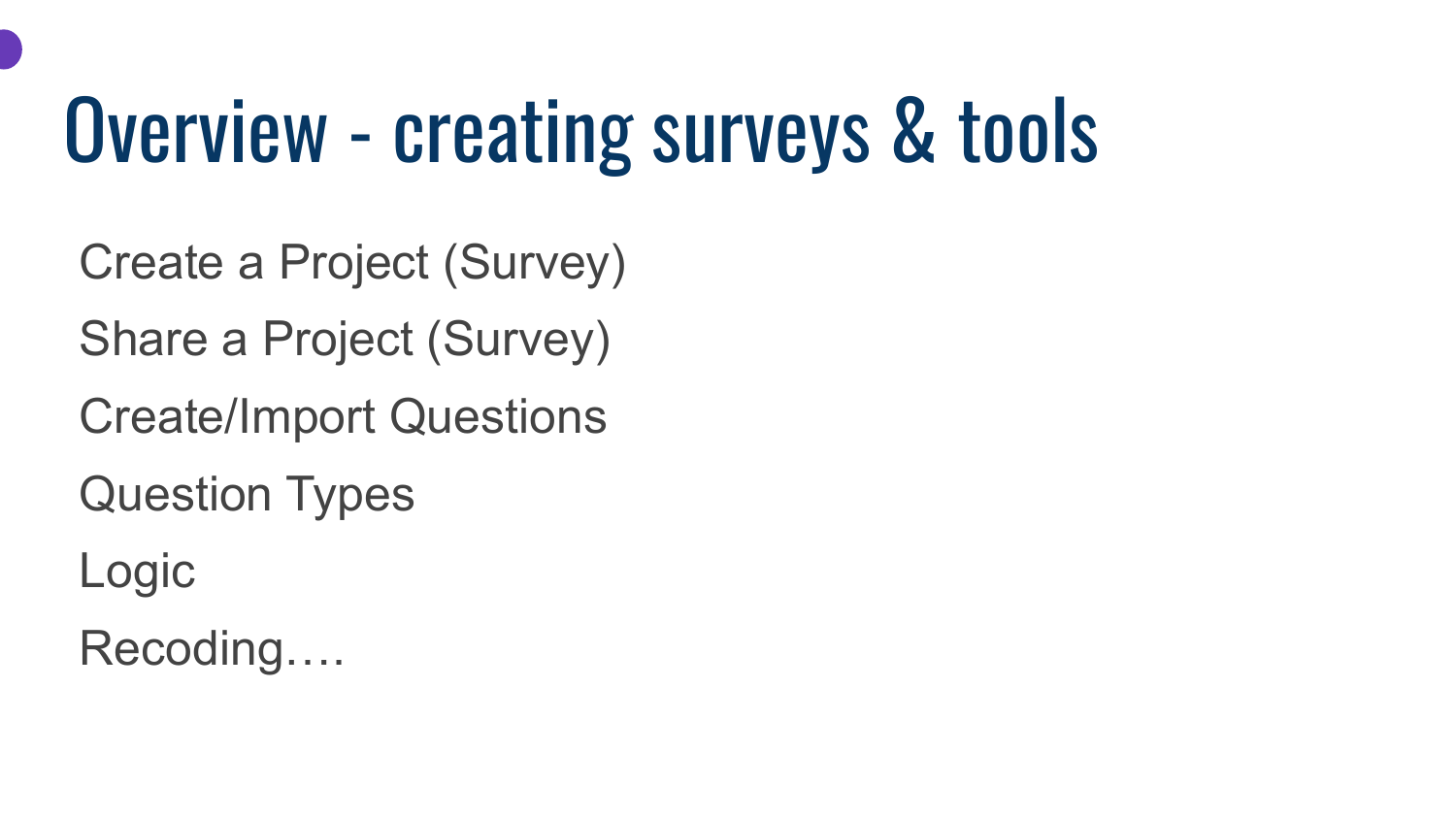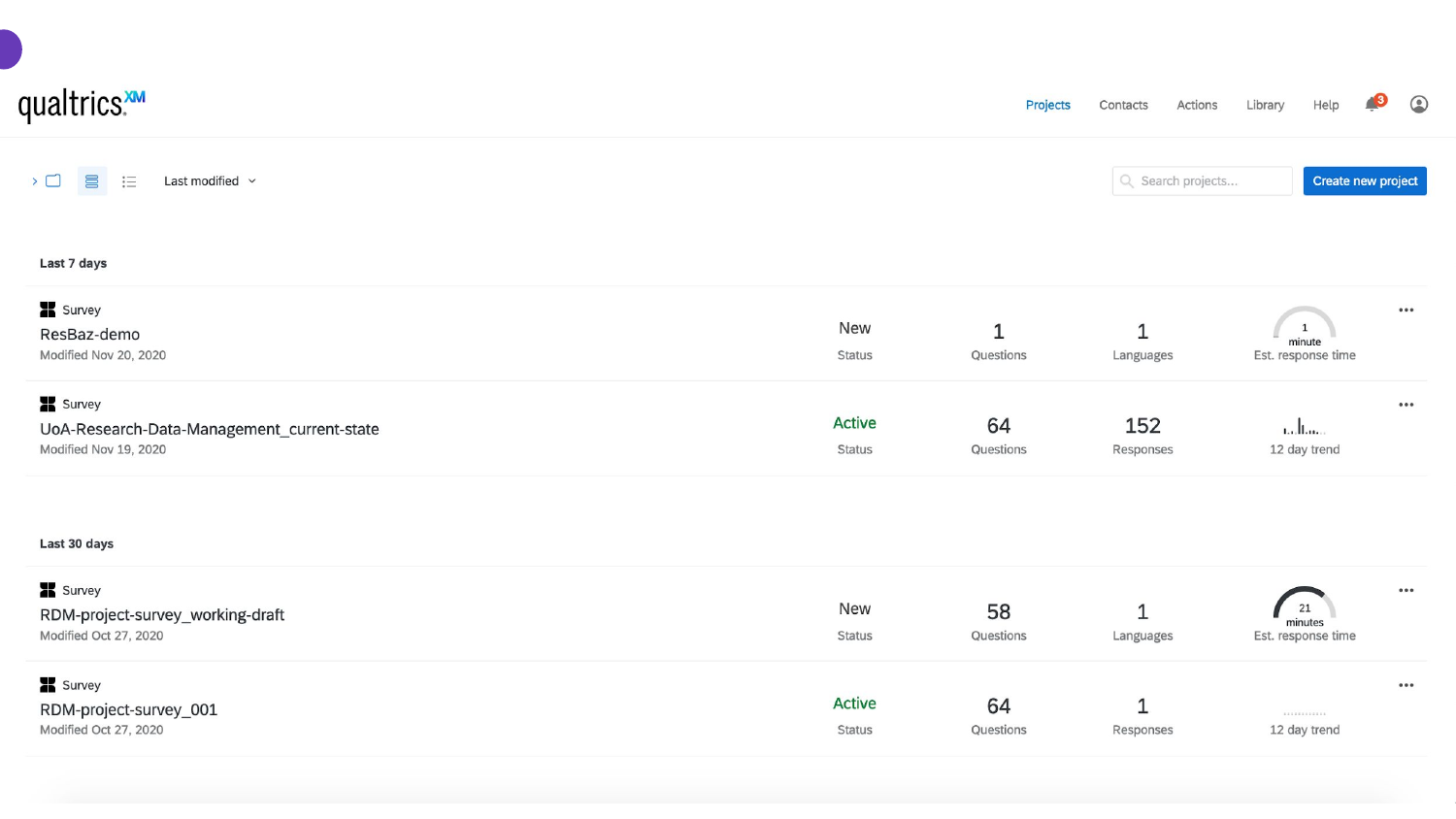## Survey design - Resources

● Introduction to survey research

<https://doi.org/10.17608/k6.auckland.9723641.v1>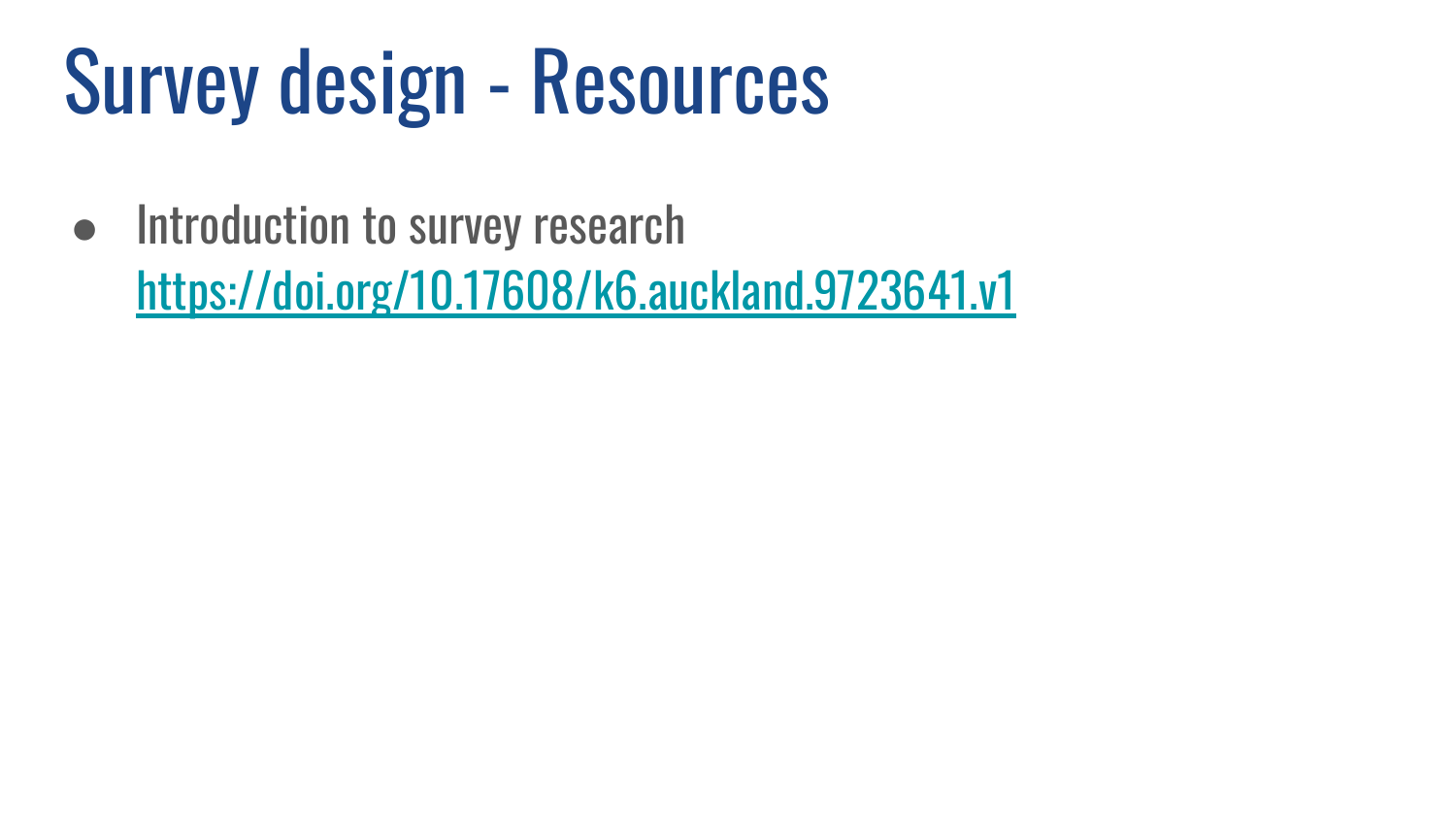## UoA Qualtrics

<https://auckland.au1.qualtrics.com/>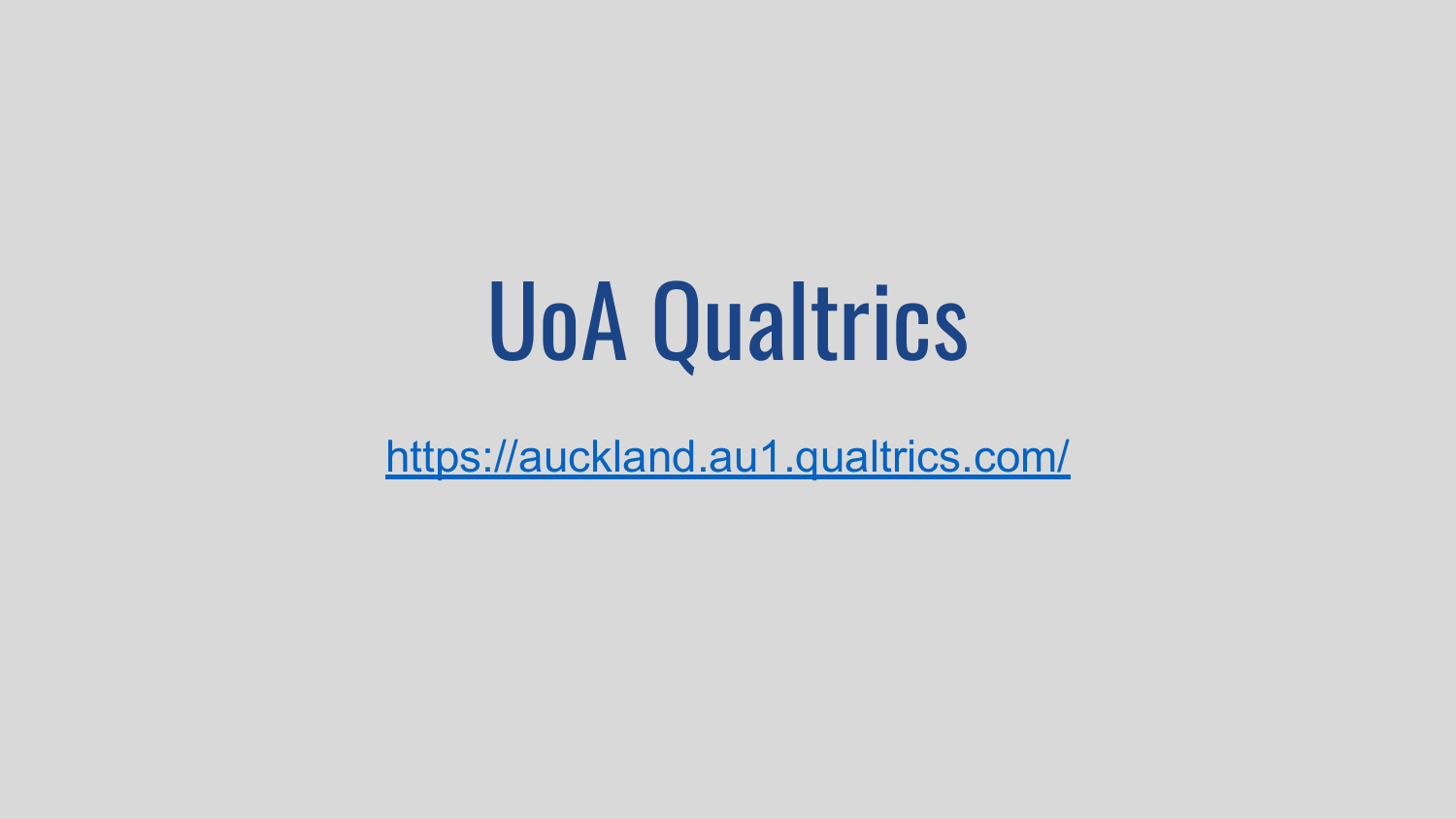## Let's have a look - Projects

- Projects in Qualtrics
	- Create new project
	- $\circ$  Organise and view your projects
	- Collaborate on projects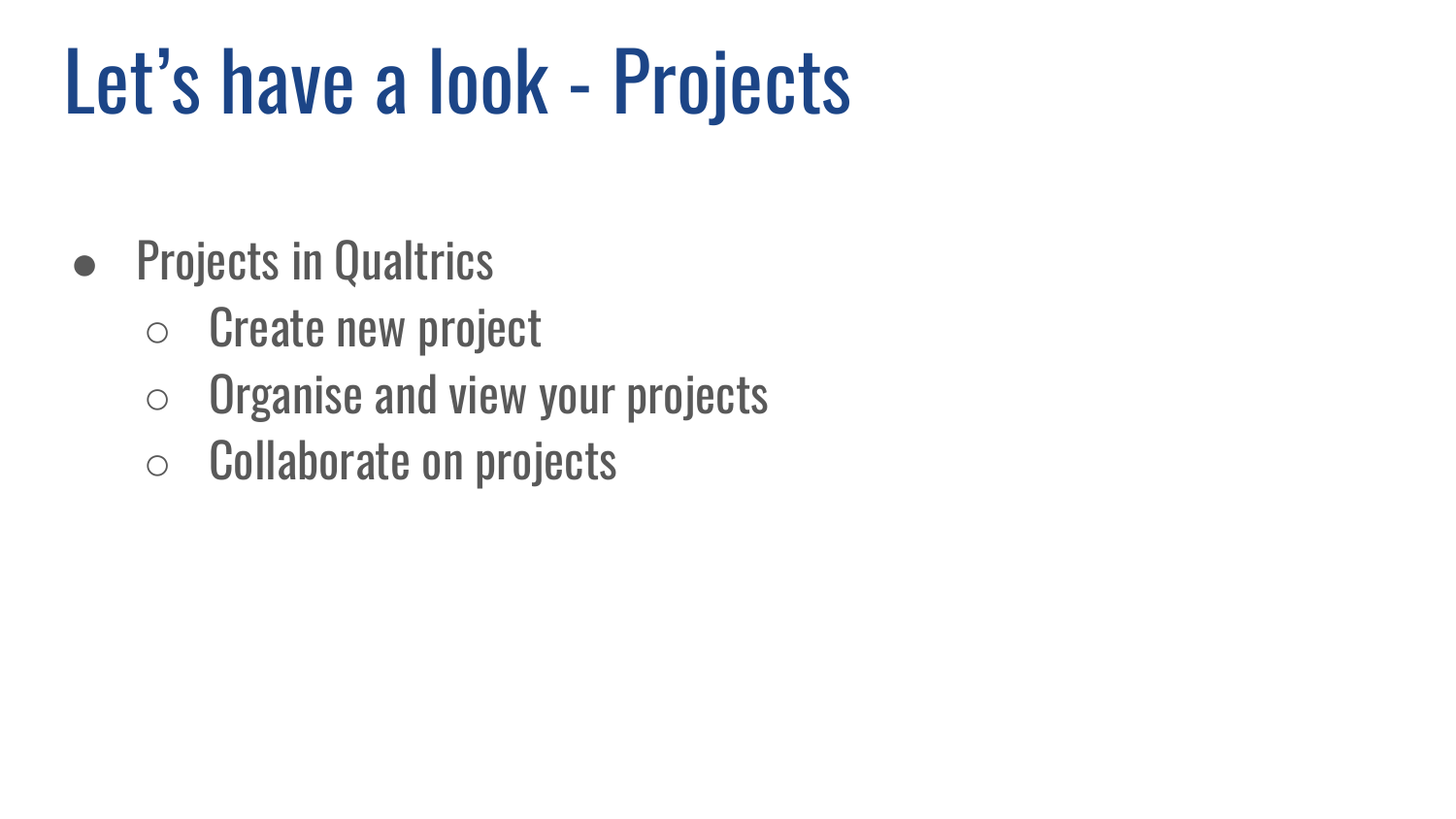## Let's have a look - Survey

- Create a survey
	- Question block
	- Question editing area
	- Question editing pane
	- Survey toolbar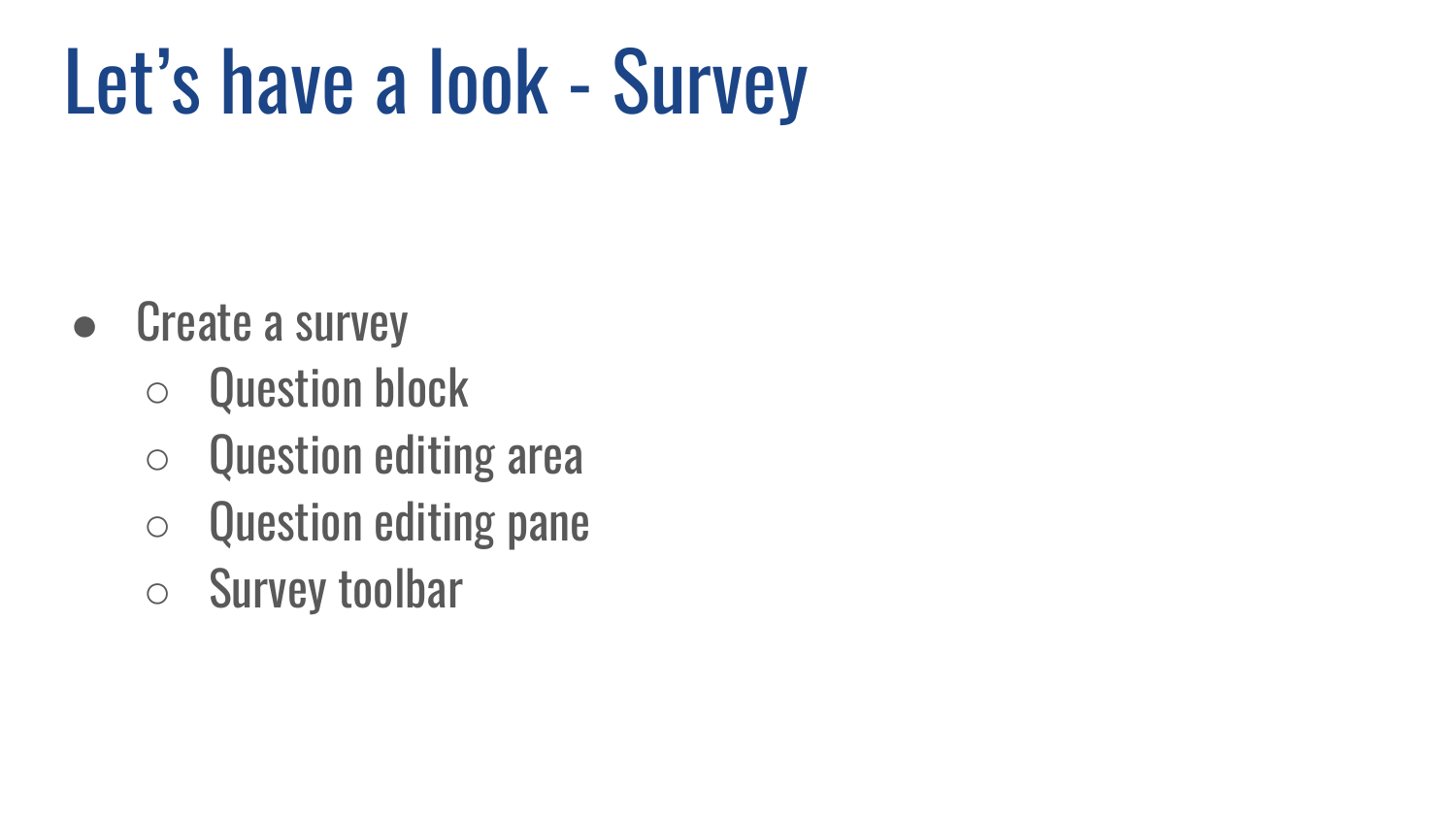## Let's have a look - Survey

- Survey flow
	- Block level view
	- Rearrange blocks
	- Branch logic
- Survey options
- Survey protection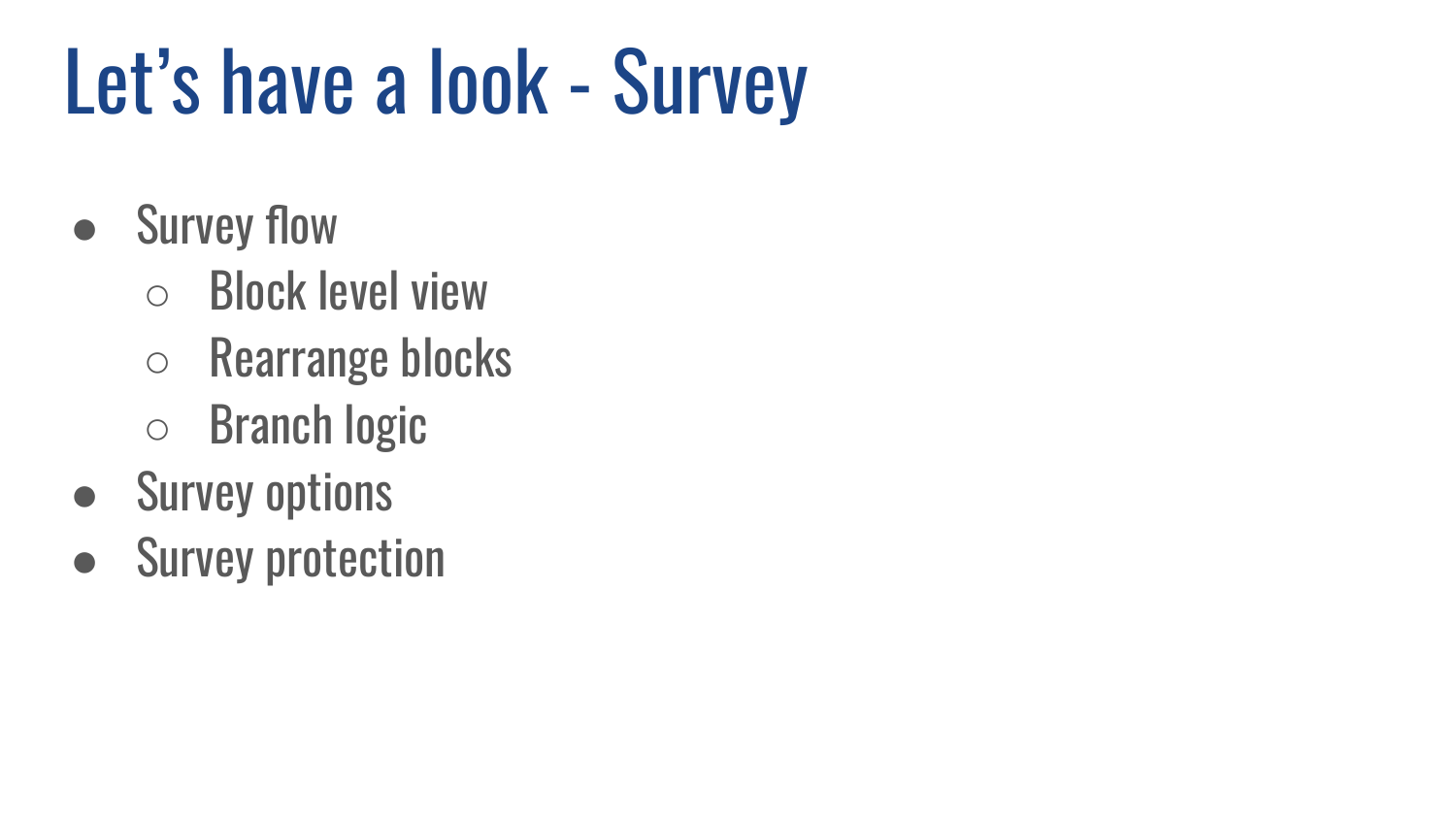#### Let's have a look - Questions

- 14 categories
- Some popular categories
	- Multichoice
	- Text entry
	- Slider
	- Matrix table
	- Rank order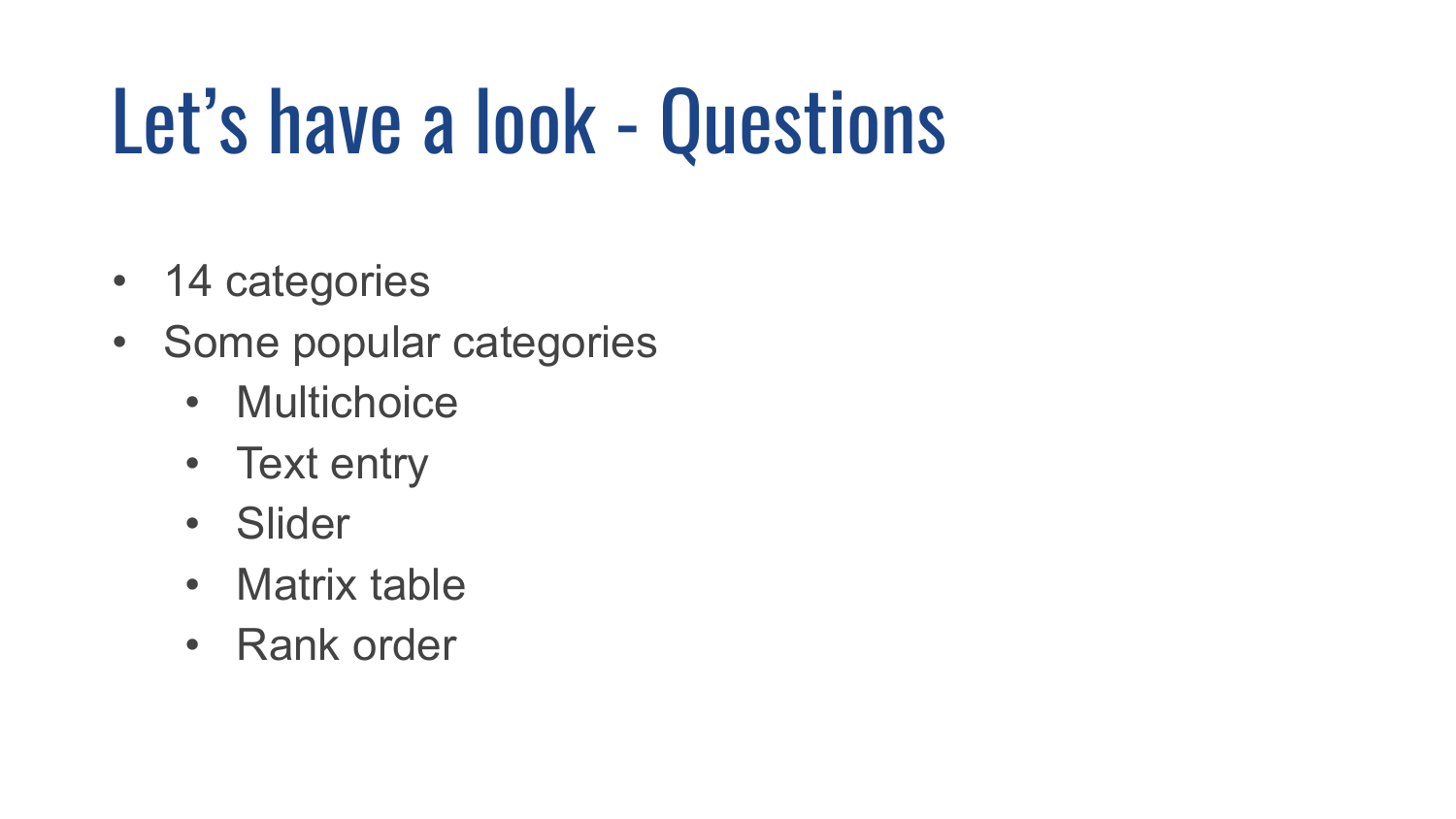#### Let's have a look - Branch Logic and Display Logic

#### Branch Logic

- Depending on how your respondents answer certain questions, they will take different routes through your survey.
- Best for selectively displaying a block of questions

#### Display Logic

• For selectively displaying individual questions, use display logic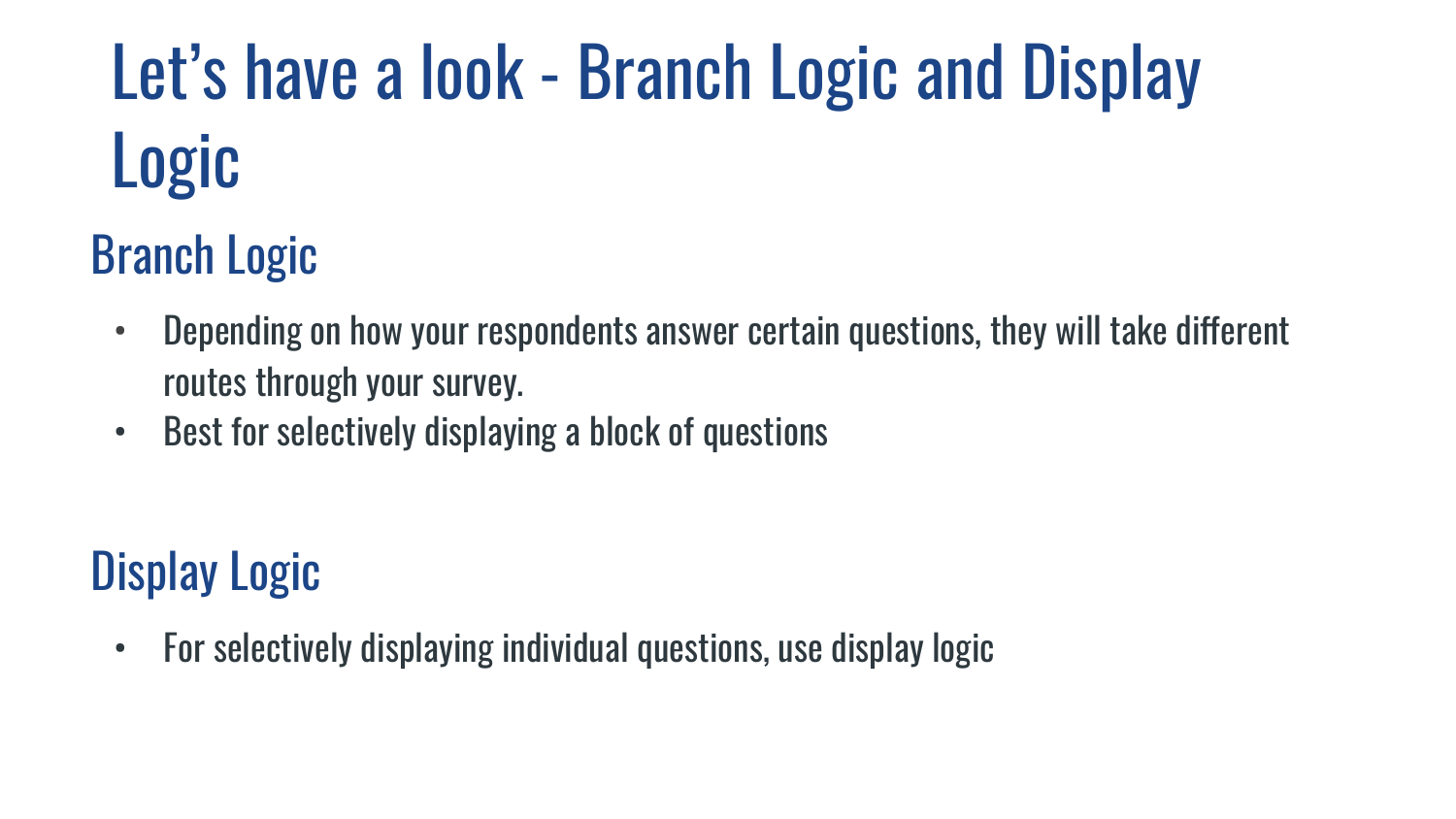#### Links to Qualtrics help

Projects Overview <https://www.qualtrics.com/support/survey-platform/my-projects/my-projects-overview/> Creating a Project <https://www.qualtrics.com/support/survey-platform/my-projects/creating-a-project/>

Creating Questions <https://www.qualtrics.com/support/survey-platform/survey-module/editing-questions/creating-questions/> Formatting Answers <https://www.qualtrics.com/support/survey-platform/survey-module/editing-questions/formatting-answer-choices/>

Recoding Values <https://www.qualtrics.com/support/survey-platform/survey-module/question-options/recode-values/> Using Blocks <https://www.qualtrics.com/support/survey-platform/survey-module/block-options/block-options-overview/> Branch Logic <https://www.qualtrics.com/support/edit-survey/survey-flow/standard-elements/branch-logic/>

Checking Accessibility <https://www.qualtrics.com/support/survey-platform/survey-module/survey-tools/check-survey-accessibility/> Collecting responses<https://www.qualtrics.com/support/survey-platform/distributions-module/collecting-responses/> Data Analysis <https://www.qualtrics.com/support/survey-platform/data-and-analysis-module/data-and-analysis-overview/> Data Export <https://www.qualtrics.com/support/survey-platform/data-and-analysis-module/data/download-data/export-data-overview/#Introduction>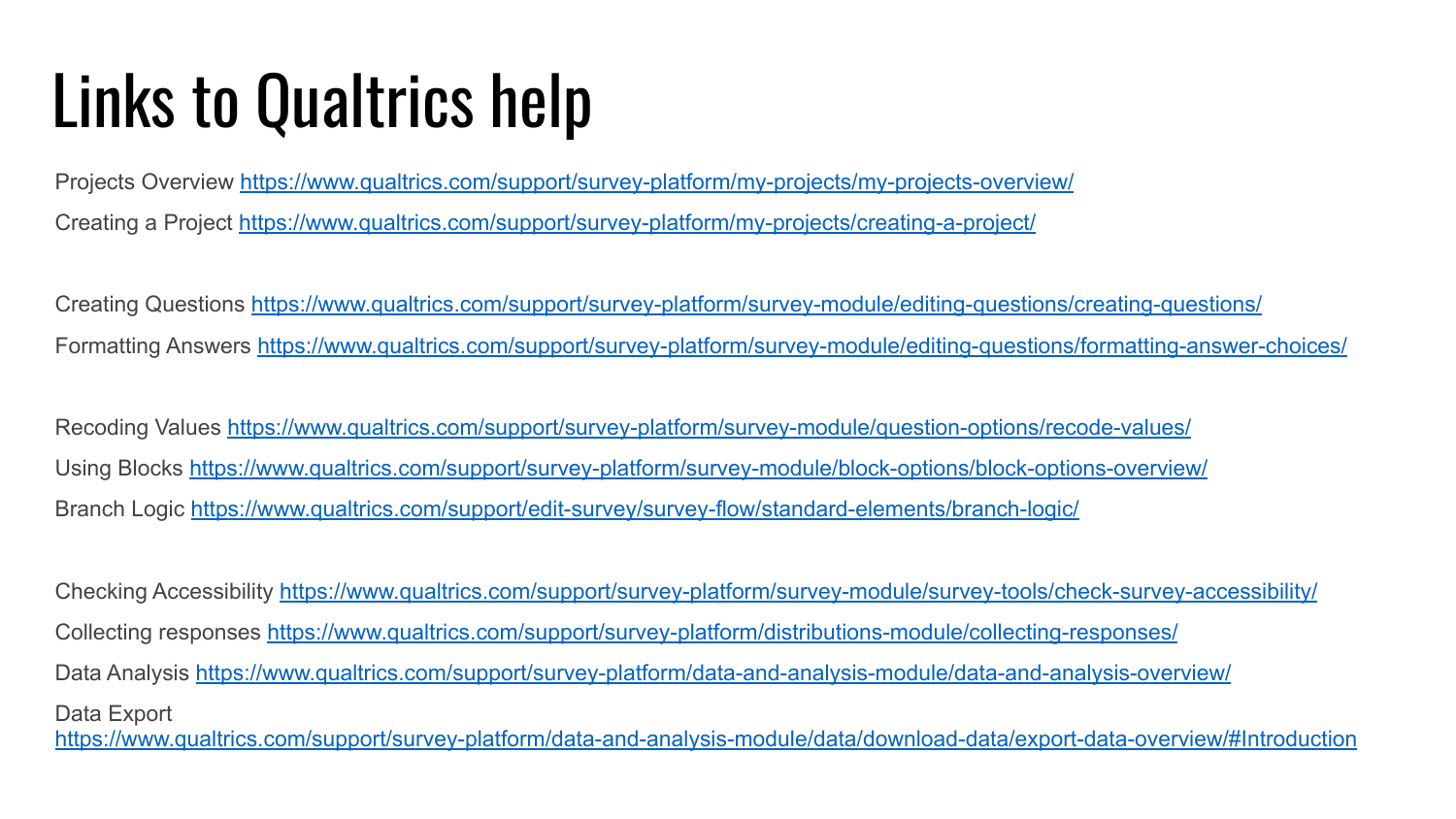

Free courses from Qualtrics

<https://basecamp.qualtrics.com/series/qualtrics-platform-essentials-certification>

Victoria University of Wellington

<https://www.wgtn.ac.nz/digital-solutions/staff-services/research-services/qualtrics-survey-tool>

University of Otago <https://www.otago.ac.nz/its/services/software/otago081685.html>

University of Canterbury [https://www.canterbury.ac.nz/about/ako/learning-evaluation--academic-development/qualtrics-surv](https://www.canterbury.ac.nz/about/ako/learning-evaluation--academic-development/qualtrics-survey-support/) [ey-support/](https://www.canterbury.ac.nz/about/ako/learning-evaluation--academic-development/qualtrics-survey-support/)

Check your home institution :)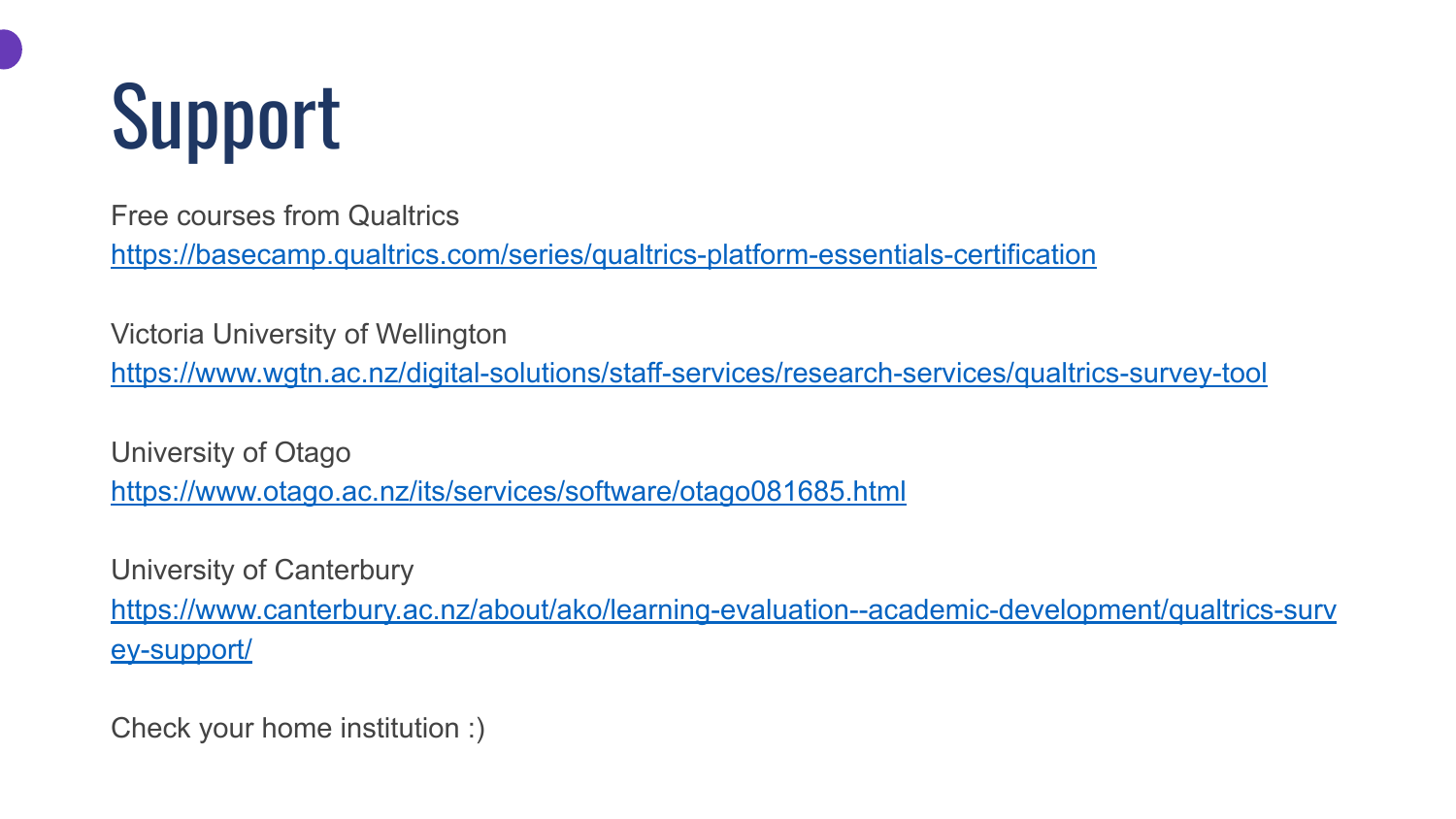

**Tuesdays 3-4pm,<https://auckland.zoom.us/my/hackyhour> Hacky Hour slack channel ([http://uoacer.slack.com/\)](http://uoacer.slack.com/), sign-in with your University email**